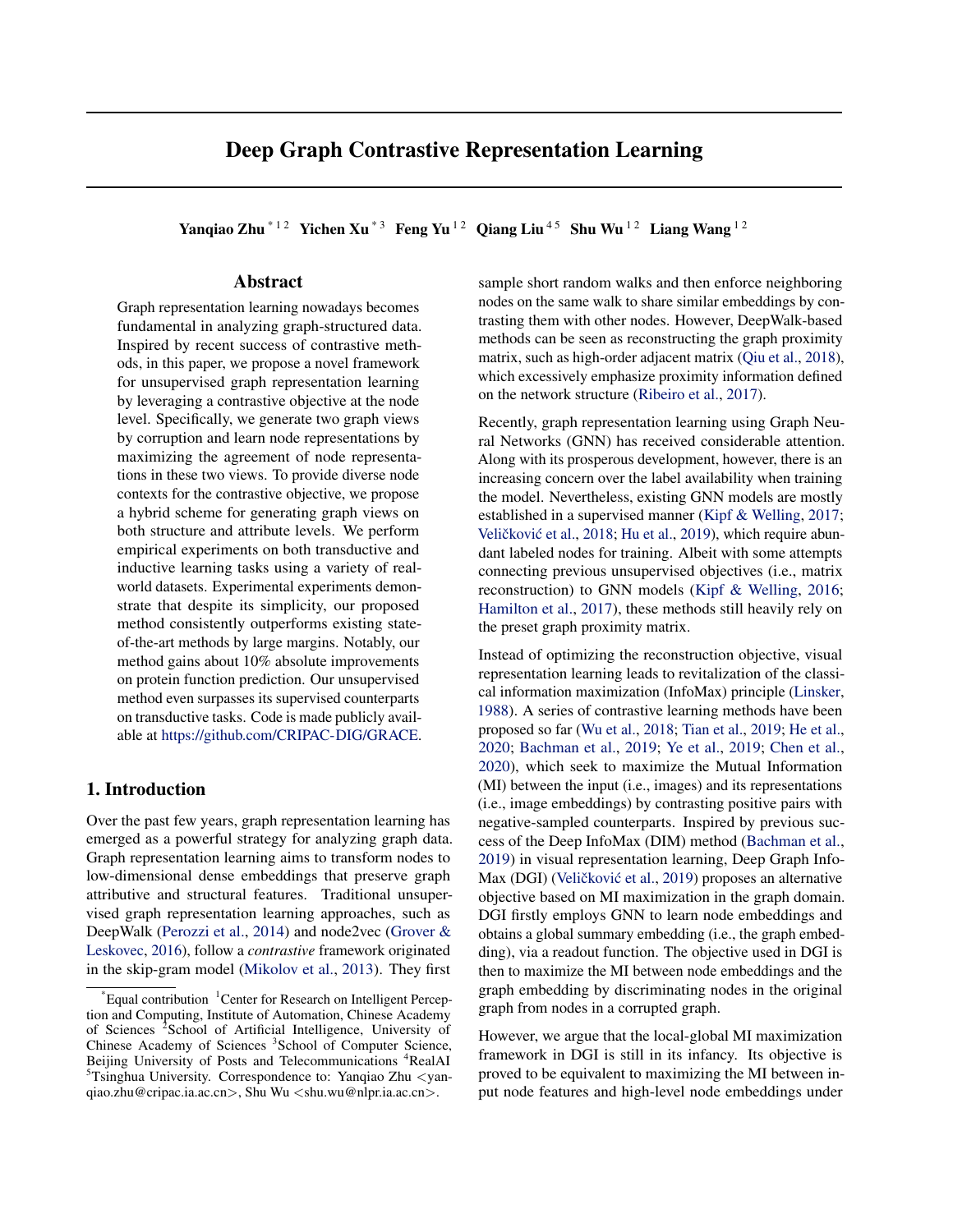<span id="page-1-0"></span>

Figure 1: Our proposed deep GRAph Contrastive rEpresentation learning (GRACE) model.

some conditions. Specifically, to implement the InfoMax objective, DGI requires an injective readout function to produce the global graph embedding, where the injective property is too restrictive to fulfill. For the mean-pooling readout function employed in DGI, it is not guaranteed that the graph embedding can distill useful information from nodes, as it is insufficient to preserve distinctive features from node-level embeddings. Moreover, DGI proposes to use feature shuffling to generate corrupted views of graphs. Nevertheless, this scheme considers corrupting node features at a coarse-grained level when generating negative node samples. When the feature matrix is sparse, performing feature shuffling only is insufficient to generate different neighborhoods for nodes in the corrupted graph, leading to difficulty in learning of the contrastive objective.

In this paper, we introduce a simple yet powerful contrastive framework for unsupervised graph representation learning (Figure 1), which we refer to as deep GRAph Contrastive rEpresentation learning (GRACE), motivated by a traditional self-organizing network [\(Becker & Hinton,](#page-8-0) [1992\)](#page-8-0) and its recent renaissance in visual representation learning [\(Chen et al.,](#page-8-0) [2020\)](#page-8-0). Rather than contrasting node-level embeddings to global ones, we primarily focus on contrasting embeddings at the node level and our work makes no assumptions on injective readout functions for generating the graph embedding. In GRACE, we first generate two correlated *graph views* by randomly performing *corruption*. Then, we train the model using a contrastive loss to maximize the agreement between node embeddings in these two views. In our work, we jointly consider corruption at both topology and node attribute levels, namely removing edges and masking features, to provide diverse contexts for nodes in different views, so as to boost optimization of the contrastive objective.

### 2. The Proposed Method

#### 2.1. Preliminaries

In unsupervised graph representation learning, let  $G =$  $(V, \mathcal{E})$  denote a graph, where  $V = \{v_1, v_2, \cdots, v_N\}, \mathcal{E} \subseteq$  $V \times V$  represent the node set and the edge set respectively. We denote the feature matrix and the adjacency matrix as  $\mathbf{X} \in \mathbb{R}^{N \times F}$  and  $\mathbf{A} \in \{0,1\}^{N \times N}$ , where  $\mathbf{x}_i \in \mathbb{R}^F$  is the

feature of  $v_i$ , and  $A_{ij} = 1$  iff  $(v_i, v_j) \in \mathcal{E}$ . There is no given class information of nodes in  $G$  during training. Our objective is to learn a GNN encoder  $f(\mathbf{X}, \mathbf{A}) \in \mathbb{R}^{N \times F}$ receiving the graph features and structure as input, that produces node embeddings in low dimensionality, i.e.,  $F' \ll F$ . We denote  $H = f(X, A)$  as the learned representations of nodes, where  $h_i$  is the embedding of node  $v_i$ . These representations can be used in downstream tasks, such as node classification.

#### 2.2. Contrastive Learning of Node Representations

#### 2.2.1. THE CONTRASTIVE LEARNING FRAMEWORK

Contrary to previous work that learns representations by utilizing local-global relationships, in GRACE, we learn embeddings by directly maximizing node-level agreement between embeddings. In our GRACE model, at each iteration, we generate two graph views, denoted as  $\tilde{G}_1$  and  $\tilde{G}_2$ , and denote node embeddings in the two generated views as  $U = f(\overline{X}_1, \overline{A}_1)$  and  $V = f(\overline{X}_2, \overline{A}_2)$ , where  $\overline{X}_*$  and  $\overline{A}_*$ are the feature matrices and adjacent matrices of the views.

Then, we employ a contrastive objective (i.e., a discriminator) that distinguishes the embeddings of the same node in these two different views from other node embeddings. For any node  $v_i$ , its embedding generated in one view,  $u_i$ , is treated as the anchor, the embedding of it generated in the other view,  $v_i$ , forms the positive sample, and embeddings of nodes other than  $v_i$  in the two views are naturally regarded as negative samples. Formally, we define the critic  $\theta(\mathbf{u}, \mathbf{v}) = s(g(\mathbf{u}), g(\mathbf{v}))$ , where s is the cosine similarity and  $q$  is a non-linear projection to enhance the expression power of the critic [\(Chen et al.,](#page-8-0) [2020;](#page-8-0) [Tschannen et al.,](#page-8-0) [2020\)](#page-8-0). The projection  $q$  is implemented with a two-layer multilayer perceptron (MLP). We define the pairwise objective for each positive pair  $(\boldsymbol{u}_i, \boldsymbol{v}_i)$  as

$$
\ell(\boldsymbol{u}_i, \boldsymbol{v}_i) =
$$

$$
\log \frac{e^{\theta(\boldsymbol{u}_i, \boldsymbol{v}_i)/\tau}}{e^{\theta(\boldsymbol{u}_i, \boldsymbol{v}_i)/\tau} + \sum_{k=1}^N \mathbb{1}_{[k \neq i]} (e^{\theta(\boldsymbol{u}_i, \boldsymbol{v}_k)/\tau} + e^{\theta(\boldsymbol{u}_i, \boldsymbol{u}_k)/\tau})},
$$
(1)

where  $\mathbb{1}_{[k\neq i]}\in\{0,1\}$  is an indication function that equals to 1 iff  $k \neq i$ , and  $\tau$  is a temperature parameter. Please note that, in our work, we do not sample negative nodes *explicitly*. Instead, given a positive pair, we naturally define negative samples as all other nodes in the two views. Therefore, negative samples come from two sources, inter-view or intra-view nodes, corresponding to the second and the third term in the denominator, respectively. Since two views are symmetric, the loss for another view is defined similarly for  $\ell(\boldsymbol{v}_i, \boldsymbol{u}_i)$ . The overall objective to be maximized is then defined as the average over all positive pairs, i.e.,

$$
\mathcal{J} = \frac{1}{2N} \sum_{i=1}^{N} \left[ \ell(\boldsymbol{u}_i, \boldsymbol{v}_i) + \ell(\boldsymbol{v}_i, \boldsymbol{u}_i) \right]. \tag{2}
$$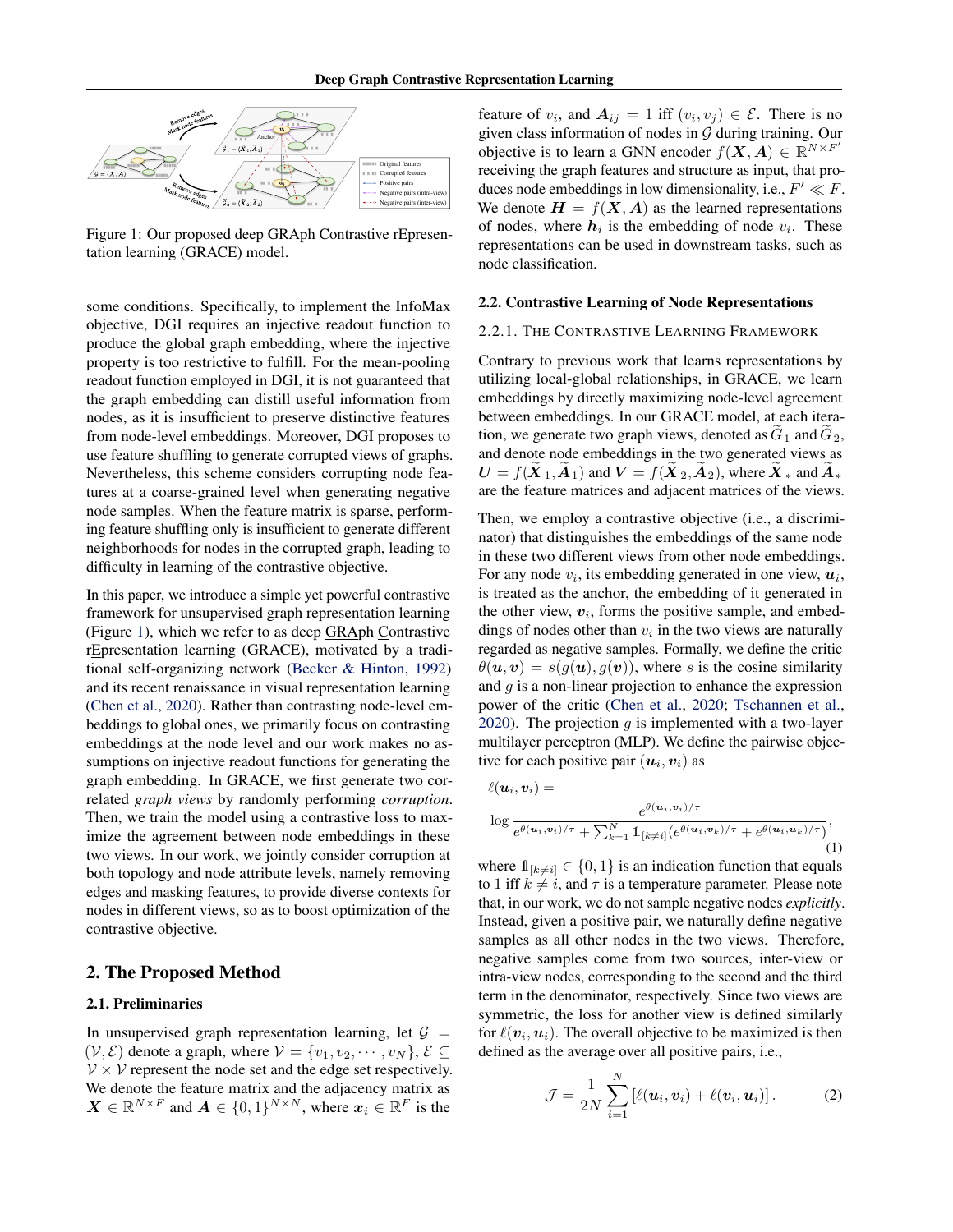To sum up, at each training epoch, GRACE first generates two graph views  $G_1$  and  $G_2$  of graph  $G$ . Then, we obtain node representations U and V of  $\mathcal{G}_1$  and  $\mathcal{G}_2$  using a GNN encoder  $f$ . Finally, the parameters of  $f$  and  $g$  is updated by maximizing the objective in Eq. [\(2\)](#page-1-0).

#### 2.2.2. GRAPH VIEW GENERATION

Generating views is a key component of contrastive learning methods. In the graph domain, different views of a graph provide different contexts for each node. Since contrastive approaches that rely on contrasting between node embeddings in different views, we propose to corrupt the original graph at both structure and attribute levels, which constructs diverse node contexts for the model to contrast with. We design the following two methods for graph corruption.

Removing edges (RE). We randomly remove a portion of edges in the original graph. Formally, since we only remove existing edges, we first sample a random masking matrix  $\widetilde{R} \in \{0,1\}^{N \times N}$ , whose entry is drawn from a Bernoulli distribution  $\mathbf{R}_{ij} \sim \mathcal{B}(1 - p_r)$  if  $\mathbf{A}_{ij} = 1$  for the original graph and  $\mathbf{R}_{ij} = 0$  otherwise. Here  $p_r$  is the probability of each edge being removed. The resulting adjacency matrix can be computed as  $A = A \circ R$ , where  $(\mathbf{x} \circ \mathbf{y})_i = x_i y_i$  is Hadamard product.

Masking node features (MF). Apart from removing edges, we randomly mask a fraction of dimensions with zeros in node features. Formally, we first sample a random vector  $\mathbf{m} \in \{0, 1\}^F$  where each dimension of it independently is drawn from a Bernoulli distribution with probability 1 −  $p_m$ , i.e.,  $m_i \sim \mathcal{B}(1 - p_m)$ ,  $\forall i$ . Then, the generated node features  $\overline{X}$  is computed by  $\overline{X}$  =  $[\boldsymbol{x}_1 \circ \boldsymbol{m}; \boldsymbol{x}_2 \circ \boldsymbol{m}; \cdots; \boldsymbol{x}_N \circ \boldsymbol{m}]^\top$ , where  $[\cdot; \cdot]$  is the concatenation operator.

In our implementation, we jointly leverage these two methods to generate graph views. The generation of  $\mathcal{G}_1$  and  $G_2$  are controlled by two hyperparameters  $p_r$  and  $p_m$ . To provide different contexts in the two views, the generation process of the two views uses two different sets of hyperparameters  $p_{r,1}, p_{m,1}$  and  $p_{r,2}, p_{m,2}$ . Experiments demonstrate that our model is not sensitive to the choice of  $p_r$  and  $p<sub>m</sub>$  under mild conditions such that the original graph is not overly corrupted, e.g.,  $p_r \leq 0.8$  and  $p_m \leq 0.8$ .

### 3. Experiments

#### 3.1. Datasets

For comprehensive comparison, we use six widely-used datasets to study the performance of both transductive and inductive node classification. Specifically, we use three kinds of datasets: (1) citation networks including Cora, Citeseer, Pubmed, and DBLP [\(Sen et al.,](#page-8-0) [2008;](#page-8-0) [Bojchevski &](#page-8-0)

Günnemann, [2018\)](#page-8-0) for transductive node classification,  $(2)$ social networks from Reddit posts for inductive learning on large-scale graphs [\(Hamilton et al.,](#page-8-0) [2017\)](#page-8-0), and (3) biological protein-protein interaction (PPI) networks [\(Zitnik &](#page-8-0) [Leskovec,](#page-8-0) [2017\)](#page-8-0) for inductive node classification on multiple graphs.

#### 3.2. Experimental Setup

For every experiment, we follow the linear evaluation scheme as in (Veličković et al., [2019\)](#page-8-0), where each model is firstly trained in an unsupervised manner. The resulting embeddings are used to train and test a simple  $\ell_2$ -regularized logistic regression classifier. We train the model for twenty runs and report the averaged performance on each dataset. Moreover, we measure performance using micro-averaged F1-score on inductive tasks and accuracy on transductive tasks. Please kindly note that for inductive learning tasks, tests are conducted on unseen or untrained nodes and graphs, while for transductive learning tasks, we use the features of all data, but the labels of the test set are masked.

Transductive learning. In transductive learning tasks, we employ a two-layer GCN [\(Kipf & Welling,](#page-8-0) [2017\)](#page-8-0) as the encoder. Our encoder architecture is formally given by

$$
\mathrm{GC}_i(\boldsymbol{X},\boldsymbol{A})=\sigma\left(\hat{\boldsymbol{D}}^{-\frac{1}{2}}\hat{\boldsymbol{A}}\hat{\boldsymbol{D}}^{-\frac{1}{2}}\boldsymbol{X}\boldsymbol{W}_i\right),\qquad(3)
$$

$$
f(\mathbf{X}, \mathbf{A}) = \mathrm{GC}_2(\mathrm{GC}_1(\mathbf{X}, \mathbf{A}), \mathbf{A}).
$$
 (4)

where  $\mathbf{A} = \mathbf{A} + \mathbf{I}$  is the adjacency matrix with self-loops,  $\hat{D} = \sum_i \hat{A}_i$  is the degree matrix,  $\sigma(\cdot)$  is a nonlinear activation function, e.g.,  $ReLU(·) = max(0, ·)$ , and W is a trainable weight matrix.

Inductive learning on large graphs. Considering the large scale of the Reddit data, we closely follow (Veličković [et al.,](#page-8-0) [2019\)](#page-8-0) and employ a three-layer GraphSAGE-GCN [\(Hamilton et al.,](#page-8-0) [2017\)](#page-8-0) with residual connections [\(He et al.,](#page-8-0) [2016\)](#page-8-0) as the encoder, which is formulated as

$$
\widehat{\text{MP}}_i(X, A) = \sigma([\hat{D}^{-1}\hat{A}X; X]W_i),\tag{5}
$$

$$
f(\mathbf{X}, \mathbf{A}) = \widehat{\text{MP}}_3(\widehat{\text{MP}}_2(\widehat{\text{MP}}_1(\mathbf{X}, \mathbf{A}), \mathbf{A}), \mathbf{A}).
$$
 (6)

Here we use the mean-pooling propagation rule, as  $\mathbf{D}^{-1}$ averages over node features. Due to the large scale of Reddit, it cannot fit into GPU memory entirely. Therefore, we apply the subsampling method proposed in [\(Hamilton et al.,](#page-8-0) [2017\)](#page-8-0), where we first randomly select a minibatch of nodes, then a subgraph centered around each selected node is obtained by sampling node neighbors with replacement.

Inductive learning on multiple graphs. For inductive learning on multiple graphs PPI, we also apply the meanpooling propagation rule with GraphSAGE-GCN, using the same setting as Reddit. Since the PPI dataset consists of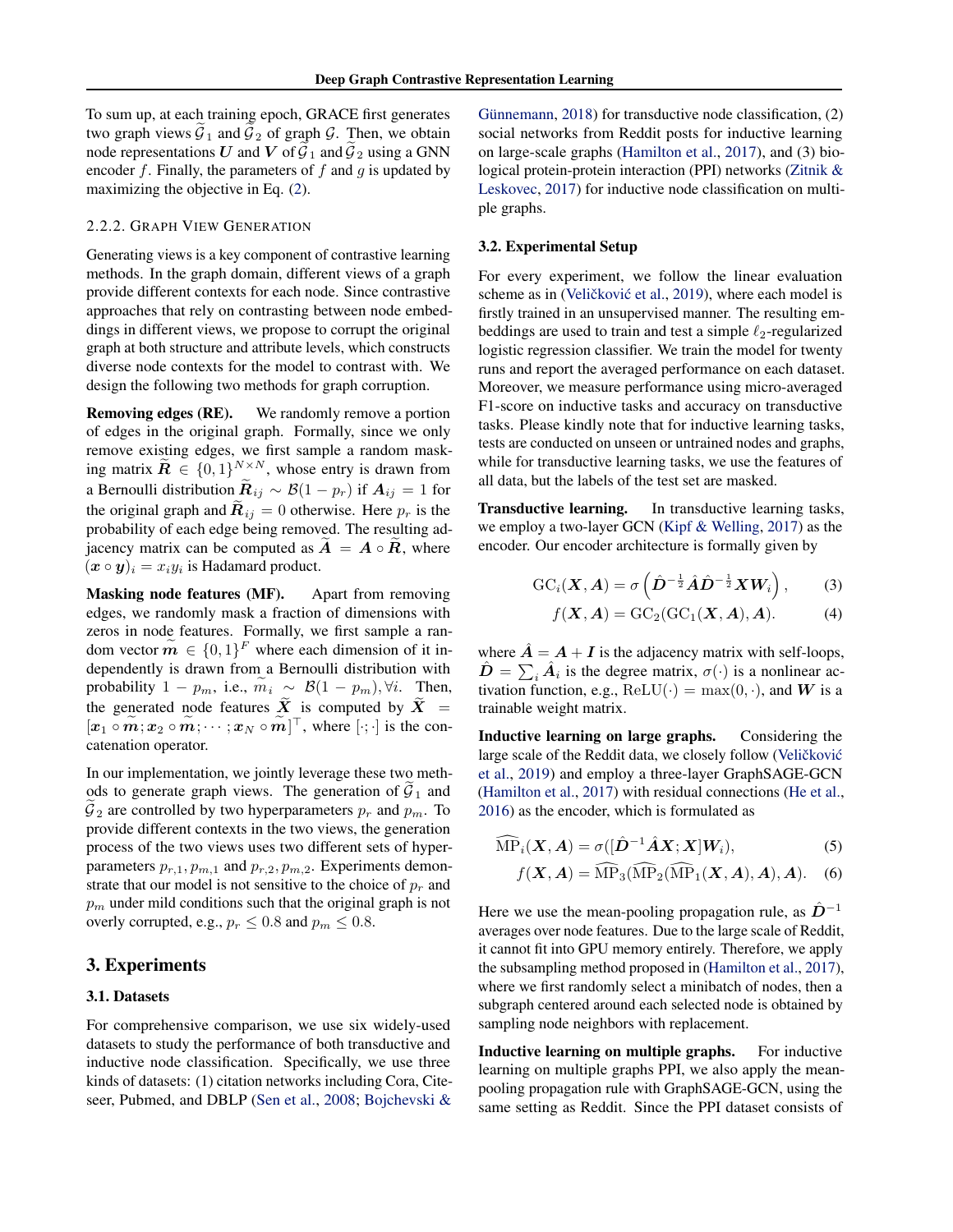Table 1: Summary of performance on node classification in terms of accuracy in percentage (on transductive tasks) or micro-averaged F1 score (on inductive tasks). Available data for each method during the training phase is shown in the second column, where  $X, A, Y$  correspond to node features, the adjacency matrix, and labels respectively. The highest performance of unsupervised models is highlighted in boldface.

| (a) Transductive |                                 |                      |          |        |             |  |
|------------------|---------------------------------|----------------------|----------|--------|-------------|--|
| Method           | Data                            | Cora                 | Citeseer | Pubmed | <b>DBLP</b> |  |
| Raw feat.        | $\boldsymbol{X}$                | 64.8                 | 64.6     | 84.8   | 71.6        |  |
| node2vec         | $\boldsymbol{A}$                | 74.8                 | 52.3     | 80.3   | 78.8        |  |
| DeepWalk         | A                               | 75.7                 | 50.5     | 80.5   | 75.9        |  |
| DeepWalk + feat. | $\boldsymbol{X},\boldsymbol{A}$ | 73.1                 | 47.6     | 83.7   | 78.1        |  |
| GAE              | X, A                            | 76.9                 | 60.6     | 82.9   | 81.2        |  |
| VGAE             | X, A                            | 78.9                 | 61.2     | 83.0   | 81.7        |  |
| DGI              | X, A                            | 82.6                 | 68.8     | 86.0   | 83.2        |  |
| <b>GRACE</b>     | X, A                            | 83.3                 | 72.1     | 86.7   | 84.2        |  |
| SGC              | X, A, Y                         | 80.6                 | 69.1     | 84.8   | 81.7        |  |
| <b>GCN</b>       | X, A, Y                         | 82.8                 | 72.0     | 84.9   | 82.7        |  |
|                  |                                 | (b) <i>Inductive</i> |          |        |             |  |

| ( <i>v</i> ) <i>inductive</i> |                                                  |        |            |  |  |
|-------------------------------|--------------------------------------------------|--------|------------|--|--|
| Method                        | Data                                             | Reddit | <b>PPI</b> |  |  |
| Raw features                  | $\boldsymbol{X}$                                 | 58.5   | 42.2       |  |  |
| DeepWalk                      | $\boldsymbol{A}$                                 | 32.4   |            |  |  |
| DeepWalk + feat.              | $\boldsymbol{X}, \boldsymbol{A}$                 | 69.1   |            |  |  |
| GraphSAGE-GCN                 | X, A                                             | 90.8   | 46.5       |  |  |
| GraphSAGE-mean                | X, A                                             | 89.7   | 48.6       |  |  |
| GraphSAGE-LSTM                | X, A                                             | 90.7   | 48.2       |  |  |
| GraphSAGE-pool                | $\boldsymbol{X}, \boldsymbol{A}$                 | 89.2   | 50.2       |  |  |
| DGI                           | $\boldsymbol{X}, \boldsymbol{A}$                 | 94.0   | 63.8       |  |  |
| <b>GRACE</b>                  | $\boldsymbol{X}, \boldsymbol{A}$                 | 94.2   | 73.6       |  |  |
| FastGCN                       | $\boldsymbol{X}, \boldsymbol{A}, \boldsymbol{Y}$ | 93.7   |            |  |  |
| GaAN-mean                     | X, A, Y                                          | 95.8   | 96.9       |  |  |
|                               |                                                  |        |            |  |  |

multiple graphs, we only compute negative samples for one anchor node as other nodes within the same graph, due to efficiency considerations.

Following (Veličković et al., [2019\)](#page-8-0), we include both representative traditional and deep learning algorithms as baselines. For direct comparison with supervised counterparts, we also report the performance of related models, where they are trained in an end-to-end fashion.

#### 3.3. Results and Analysis

The empirical performance is summarized in Table 1. Overall, from the table, we can see that our proposed model shows strong performance across all six datasets. GRACE consistently performs better than unsupervised baselines by considerable margins on both transductive and inductive tasks. The strong performance verifies the superiority of the proposed contrastive learning framework. We particularly note that GRACE is competitive with models *trained*

*with label supervision* on all four transductive datasets and inductive dataset Reddit.

We make other observations as follows. Firstly, GRACE achieves over 10% absolute improvement over another competitive contrastive learning method DGI on PPI. We believe that this is due to the extreme sparsity of node features (over 40% nodes having all-zero features [\(Hamilton et al.,](#page-8-0) [2017\)](#page-8-0)), which emphasizes the importance of considering topological information when choosing negative samples. For datasets like PPI, extreme feature sparsity prevents DGI from discriminating samples in the original graph from the corrupted graph, generated via shuffling node features, since shuffling node features makes no effect for the contrastive objective. Contrarily, the RE scheme used in GRACE does not rely on node features and acts as a remedy under such circumstances, which can explain the large gain of GRACE on PPI compared with DGI. Also, we note that there is still a huge gap between our method with supervised models. These supervised models benefit another merit from labels, which provide other auxiliary information for model learning.

Secondly, the performance of traditional contrastive learning methods like DeepWalk is inferior to the naive classifier that only uses raw features on some datasets (Citeseer, Pubmed, and Reddit), which suggests that these methods may be ineffective in utilizing node features. Unlike traditional work, we see that GCN-based methods, e.g., GraphSAGE and GAE, are capable of incorporating node features when learning embeddings. However, we note that on certain datasets (Pubmed), their performance is still worse than DeepWalk + feature, which we believe can be attributed to their naive method of selecting negative samples that simply chooses contrastive pairs based on edges. This fact further demonstrates the important role of selecting negative samples in contrastive representation learning. The superior performance of GRACE compared to GAEs also once again verifies the effectiveness of our proposed GRACE framework that contrasts nodes across graph views.

## 4. Conclusion

In this paper, we have developed a novel graph contrastive representation learning framework based on maximizing the agreement at the node level. Our model learns representations by first generating graph views using two proposed schemes, removing edges and masking node features, and then applying a contrastive loss to maximize the agreement of node embeddings in these two views. We have conducted comprehensive experiments using various real-world datasets under transductive and inductive settings. Experimental results demonstrate that our proposed method can consistently outperform existing state-of-the-art methods by large margins and even surpass supervised counterparts on transductive tasks.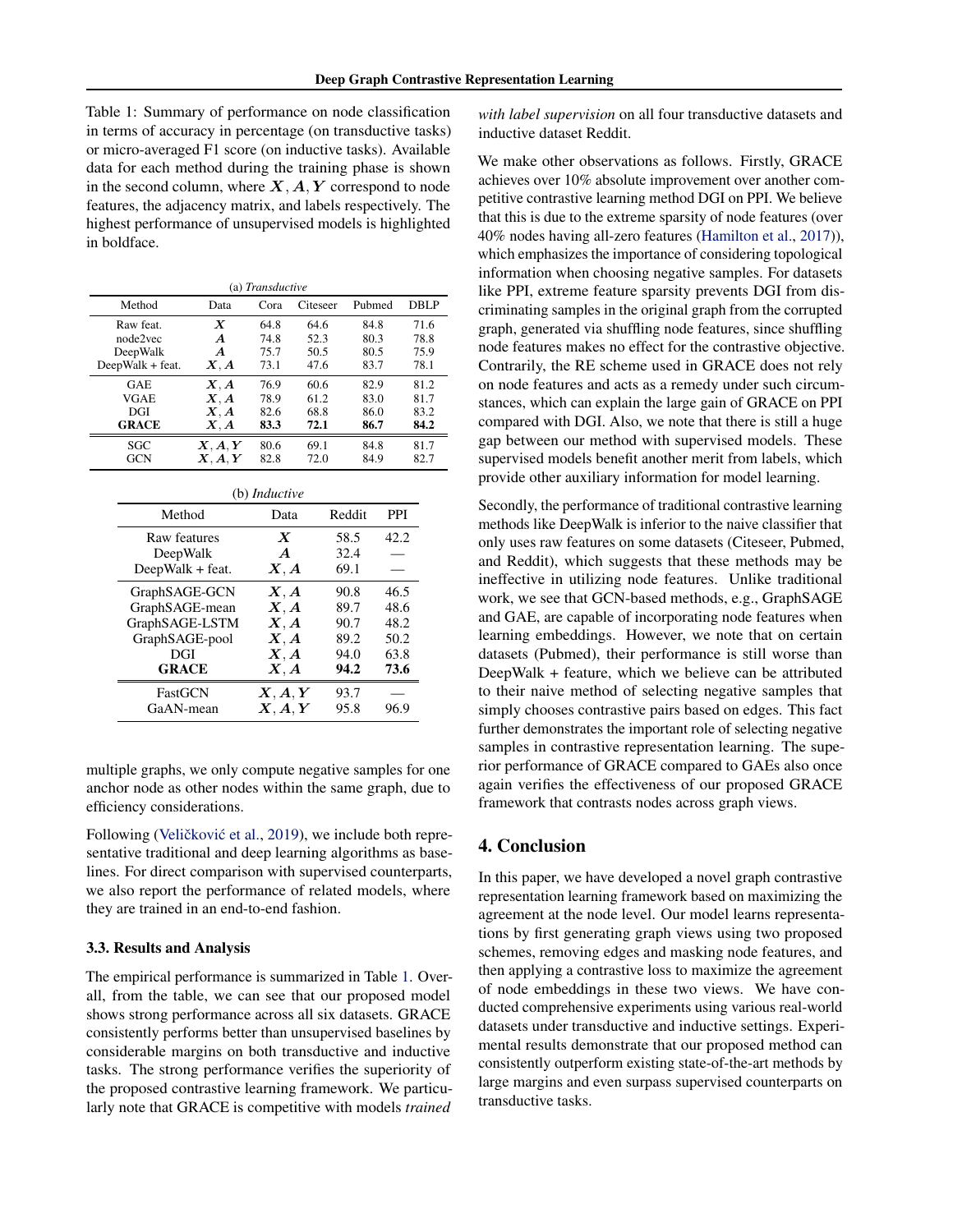### Acknowledgements

This work is jointly supported by National Key Research and Development Program (2018YFB1402600, 2016YFB1001000) and National Natural Science Foundation of China (U19B2038, 61772528).

# A. Dataset Details

Transductive learning. We utilize four widely-used citation networks, Cora, Citeseer, Pubmed, and DBLP, for predicting article subject categories. In these datasets, graphs are constructed from computer science article citation links. Specifically, nodes correspond to articles and undirected edges to citation links between articles. Furthermore, each node has a sparse bag-of-words feature and a corresponding label of article types. The former three networks are provided by [\(Sen et al.,](#page-8-0) [2008;](#page-8-0) [Yang et al.,](#page-8-0) [2016\)](#page-8-0) and the latter DBLP dataset is provided by (Bojchevski  $&$  Günnemann, [2018\)](#page-8-0). On these citation networks, we randomly select 10% of the nodes as the training set, 10% nodes as the validation set, and leave the rest nodes as the test set.

Inductive learning on large graphs. We then predict community structures of a large-scale social network, collected from Reddit. The dataset, preprocessed by [\(Hamilton](#page-8-0) [et al.,](#page-8-0) [2017\)](#page-8-0), contains Reddit posts created in September 2014, where posts belong to different communities (subreddit). In the dataset, nodes correspond to posts, and edges connect posts if the same user has commented on both. Node features are constructed from post title, content, and comments, using off-the-shelf GloVe word embeddings [\(Pennington et al.,](#page-8-0) [2014\)](#page-8-0), along with other metrics such as post score and the number of comments. Following the inductive setting of [\(Hamilton et al.,](#page-8-0) [2017;](#page-8-0) Veličković et al., [2019\)](#page-8-0), on the Reddit dataset, we choose posts in the first 20 days for training, including 151,708 nodes, and the remaining for testing (with 30% data including 23,699 nodes for validation).

Inductive learning on multiple graphs. Last, we predict protein roles, in terms of their cellular functions from gene ontology, within the protein-protein interaction (PPI) networks [\(Zitnik & Leskovec,](#page-8-0) [2017\)](#page-8-0) to evaluate the generalization ability of the proposed method across multiple graphs. The PPI dataset contains multiple graphs, with each corresponding to a human tissue. The graphs are constructed by [\(Hamilton et al.,](#page-8-0) [2017\)](#page-8-0), where each node has multiple labels that is a subset of gene ontology sets (121 in total), and node features include positional gene sets, motif gene sets, and immunological signatures (50 in total). Following [\(Hamilton et al.,](#page-8-0) [2017\)](#page-8-0), we select twenty graphs consisting of 44,906 nodes as the training set, two graphs containing 6,514 nodes as the validation, and the rest four graphs

Table 2: Statistics of datasets used in experiments.

| Dataset    | Type         | #Nodes                | #Edges     | #Features | #Classes            |
|------------|--------------|-----------------------|------------|-----------|---------------------|
| Cora       | Transductive | 2.708                 | 5.429      | 1.433     | 7                   |
| Citeseer   | Transductive | 3.327                 | 4.732      | 3.703     | 6                   |
| Pubmed     | Transductive | 19.717                | 44.338     | 500       | 3                   |
| DBLP       | Transductive | 17.716                | 105.734    | 1.639     | $\overline{4}$      |
| Reddit     | Inductive    | 231.443               | 11.606.919 | 602       | 41                  |
| <b>PPI</b> | Inductive    | 56,944<br>(24 graphs) | 818,716    | 50        | 121<br>(multilabel) |

Table 3: Hypeparameter specifications.

| Dataset              | $p_{m,1}$  | $p_{m,2}$  | $p_{r,1}$  | $p_{r,2}$  | Learning<br>rate | Weight<br>decay        | Training<br>epochs | Hidden<br>dimension | Activation<br>function |
|----------------------|------------|------------|------------|------------|------------------|------------------------|--------------------|---------------------|------------------------|
| Cora                 | 0.3        | 0.4        | 0.2        | 0.4        | 0.005            | $10^{-5}$              | 200                | 128                 | ReLU                   |
| Citeseer             | 0.3        | 0.2        | 0.2        | 0.0        | 0.001            | $10^{-5}$              | 200                | 256                 | PReLU                  |
| Pubmed               | 0.0        | 0.2        | 0.4        | 0.1        | 0.001            | $10^{-5}$              | 1.500              | 256                 | ReLU                   |
| DBLP                 | 0.1        | 0.0        | 0.1        | 0.4        | 0.001            | $10^{-5}$              | 1.000              | 256                 | ReLU                   |
| Reddit<br><b>PPI</b> | 0.3<br>0.3 | 0.2<br>0.4 | 0.1<br>0.2 | 0.2<br>0.3 | 0.00001<br>0.001 | $10^{-5}$<br>$10^{-5}$ | 40<br>200          | 512<br>128          | ELU<br>ReLU            |

#### containing 12,038 nodes as the test set.

The statistics of datasets are summarized in Table 2. For transductive tasks, similar to [\(Kipf & Welling,](#page-8-0) [2017\)](#page-8-0), during the training phase, all node features are visible but node labels are masked. In the inductive setting, we closely follow [\(Hamilton et al.,](#page-8-0) [2017\)](#page-8-0); during training, nodes for evaluation are completely invisible; evaluation is then conducted on unseen or untrained nodes and graphs.

### B. Hyperparameters

All models are initialized with Glorot initialization [\(Glorot](#page-8-0) [& Bengio,](#page-8-0) [2010\)](#page-8-0), and trained using Adam SGD optimizer [\(Kingma & Ba,](#page-8-0) [2015\)](#page-8-0) on all datasets. The initial learning rate is set to 0.001 with an exception to 0.0005 on Cora and  $10^{-5}$  on Reddit. The  $\ell_2$  weight decay factor is set to  $10^{-5}$  on all datasets. On both transductive and inductive tasks, we train the model for a fixed number of epochs, specifically 200, 200, 1500, 1000 epochs for Cora, Citeseer, Pubmed and DBLP, respectively, 40 for Reddit and 200 for PPI. The probability parameters controlling the sampling process,  $p_{r,1}, p_{m,1}$  for the first view and  $p_{r,2}, p_{m,2}$  for the second view, are all selected between 0.0 and 0.4, since the original graph will be overly corrupted when the probability is set too large. Note that to generate different contexts for nodes in the two views,  $p_{r,1}$  and  $p_{r,2}$  should be distinct, and the same holds for  $p_{m,1}$  and  $p_{m,2}$ . All dataset-specific hyperparameters are summarized in Table 3.

### C. Additional Experiments

#### C.1. Sensitivity Analysis

In this section, we perform sensitivity analysis on critical hyperparameters in GRACE, namely four probabilities  $p_{m,1}, p_{r,1}, p_{m,2}, p_{r,2}$  that determine the generation of graph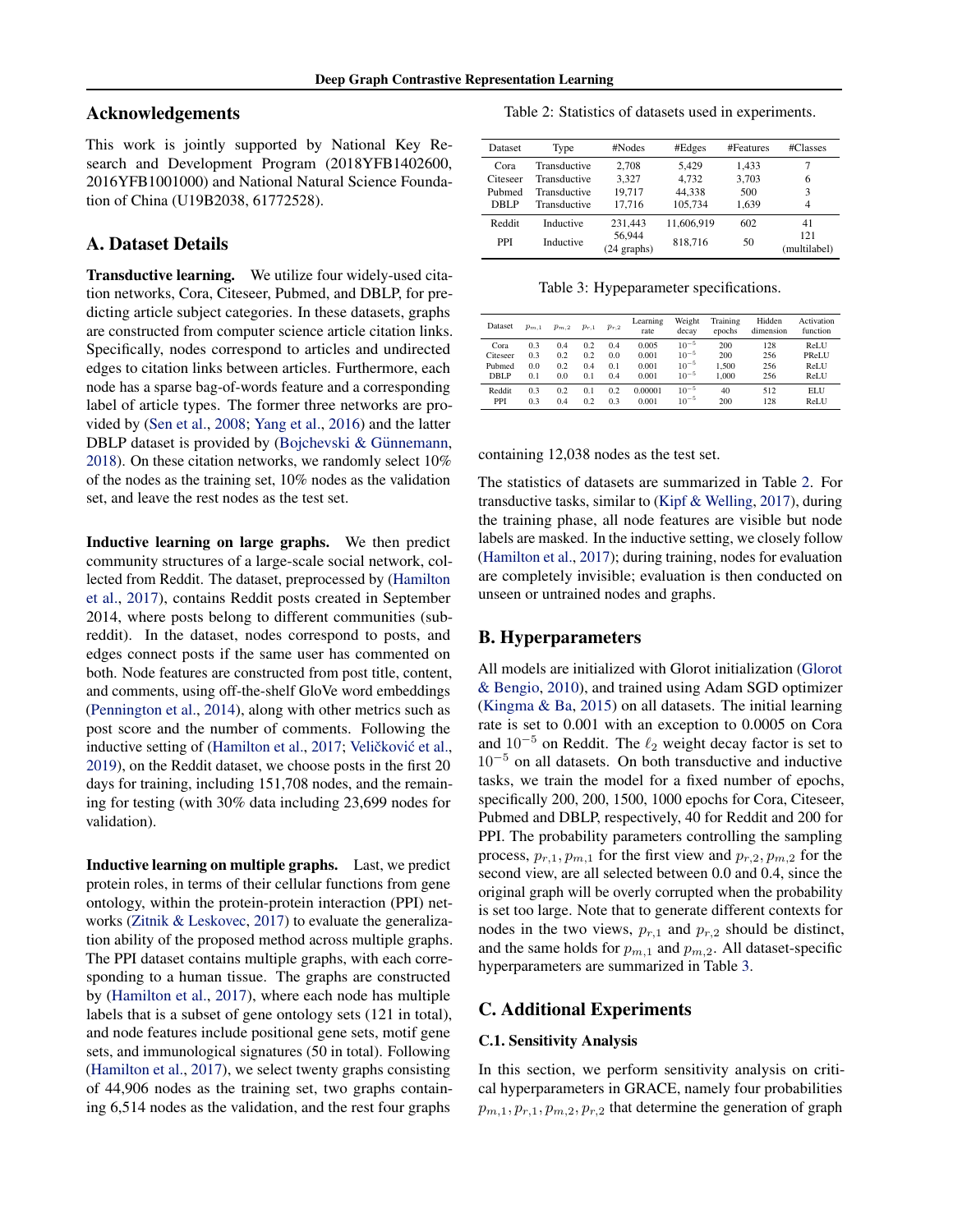<span id="page-5-0"></span>

Figure 2: The performance of GRACE with varying different hyperparameters in transductive node classification on the Citeseer dataset in terms of Micro-F1.

views to show the model stability under the perturbation of these hyperparameters. We conduct trasductive node classification by varying these parameters from 0.1 to 0.9. For sake of visualization brevity, we set  $p_1 = p_{r,1} = p_{m,1}$ and  $p_2 = p_{r,2} = p_{m,2}$ . In other words,  $p_1$  and  $p_2$  control the generation of the two graph views. Note that we only change these four parameters in the sensitivity analysis, other parameters remain the same as previously described.

The results on the Citeseer dataset is shown are Figure 2. From the figure, it can be observed that the performance of node classification in terms of Micro-F1 is relatively stable when the parameters are not too large, as shown in the plateau in the figure. We thus conclude that overall, our model is insensitive to these probabilities, demonstrating the robustness to hyperparameter tuning. If the probability is set too large (e.g.,  $> 0.5$ ), the original graph will be heavily undermined. For example, when  $p_r = 0.9$ , almost every existing edge has been removed, leading to isolated nodes in the generated graph views. Then, under such circumstance, the graph convolutional network is hard to learn useful information from node neighborhoods. Therefore, the learnt node embeddings in the two graph views are not distinctive enough, which will result in difficulty of optimizing the contrastive objective.

#### C.2. Ablation Studies

In this section, we perform ablation studies on the two schemes for generating graph views, removing edge (RE) and masking node features (MF), to verify the effectiveness of the proposed hybrid scheme. We denote GRACE (–RE) as the model without removing edges and GRACE (–MF) as the model without masking node features. We report the performance of GRACE (–RE), GRACE (–MF) and the original model GRACE on transductive node classification under the identical settings as previous, except for different enabled schemes. The results are presented in Table 4.

It is seen that our hybrid approach that jointly applies RE and MF significantly outperform two downgraded models that only use one standalone method RE or MF. These re-

Table 4: The performance of model variants along with the original GRACE model in the ablation study in terms of accuracy of node classification. GRACE (–RE) and GRACE (–MF) denote the model without removing edges and masking node features respectively.

| Method             | Cora | Citeseer | Pubmed | DBLP |
|--------------------|------|----------|--------|------|
| <b>GRACE</b>       | 83.2 | 72.1     | 86.7   | 84.2 |
| GRACE (-RE)        | 82.3 | 72.0     | 84.8   | 83.6 |
| <b>GRACE (-MF)</b> | 81.6 | 69.9     | 85.7   | 83.5 |

sults verify the effectiveness of our proposed scheme for graph corruption, and further show the necessity of jointly considering corruption at both graph topology and node feature levels.

### C.3. Comparison with InfoNCE Loss

In this section, we consider another widely-used objective, the InfoNCE loss [\(van den Oord et al.,](#page-8-0) [2018\)](#page-8-0) , in contrastive methods. For fair comparison, we measure the node similarities between two graph views using the InfoNCE objective, which is defined as

$$
\mathcal{J}_{NCE} = \frac{1}{2} \left[ \ell_{NCE}(\boldsymbol{V}, \boldsymbol{U}) + \ell_{NCE}(\boldsymbol{V}, \boldsymbol{U}) \right],\tag{7}
$$

where the pairwise objective is defined by  $\ell_{NCE}(U, V) \triangleq$  $\frac{1}{N} \sum_{i=1}^{N} \log \frac{e^{\theta(u_i, v_i)}}{\frac{1}{N} \sum_{i=1}^{N} e^{\theta(u_i)}}$  $\frac{e^{v(u_i,v_i)}}{\frac{1}{N}\sum_{j=1}^N e^{\theta(u_i,v_j)}}$ .  $\ell_{NCE}(V,U)$  can be defined symmetrically. The modified model is denoted as GRACE– NCE hereafter. We report the performance of GRACE– NCE on transductive node classification under identical settings as with the original model GRACE. The results are summarized in Table [5.](#page-6-0)

From the table, we can clearly see that the performance of the variant model GRACE-NCE is inferior to that of the original model GRACE on all four datasets. The results empirically demonstrate that, although InfoNCE is a stricter estimator of the mutual information, our objective is more effective and shows better downstream performance, which is consistent with previous observations in visual representation learning [\(Tschannen et al.,](#page-8-0) [2020\)](#page-8-0). We believe that the superior performance of our objective compared to InfoNCE can be attributed to the inclusion of more negative samples. Specifically, we take intra-view negative pairs into consideration in our objective, which can be viewed as a regularization against the smoothing problem brought by graph convolution operators.

#### C.4. Robustness to Sparse Features

As discussed before, for existing work DGI, it is relatively easy to generate negative samples for nodes having dense features using the feature shuffling scheme. However, when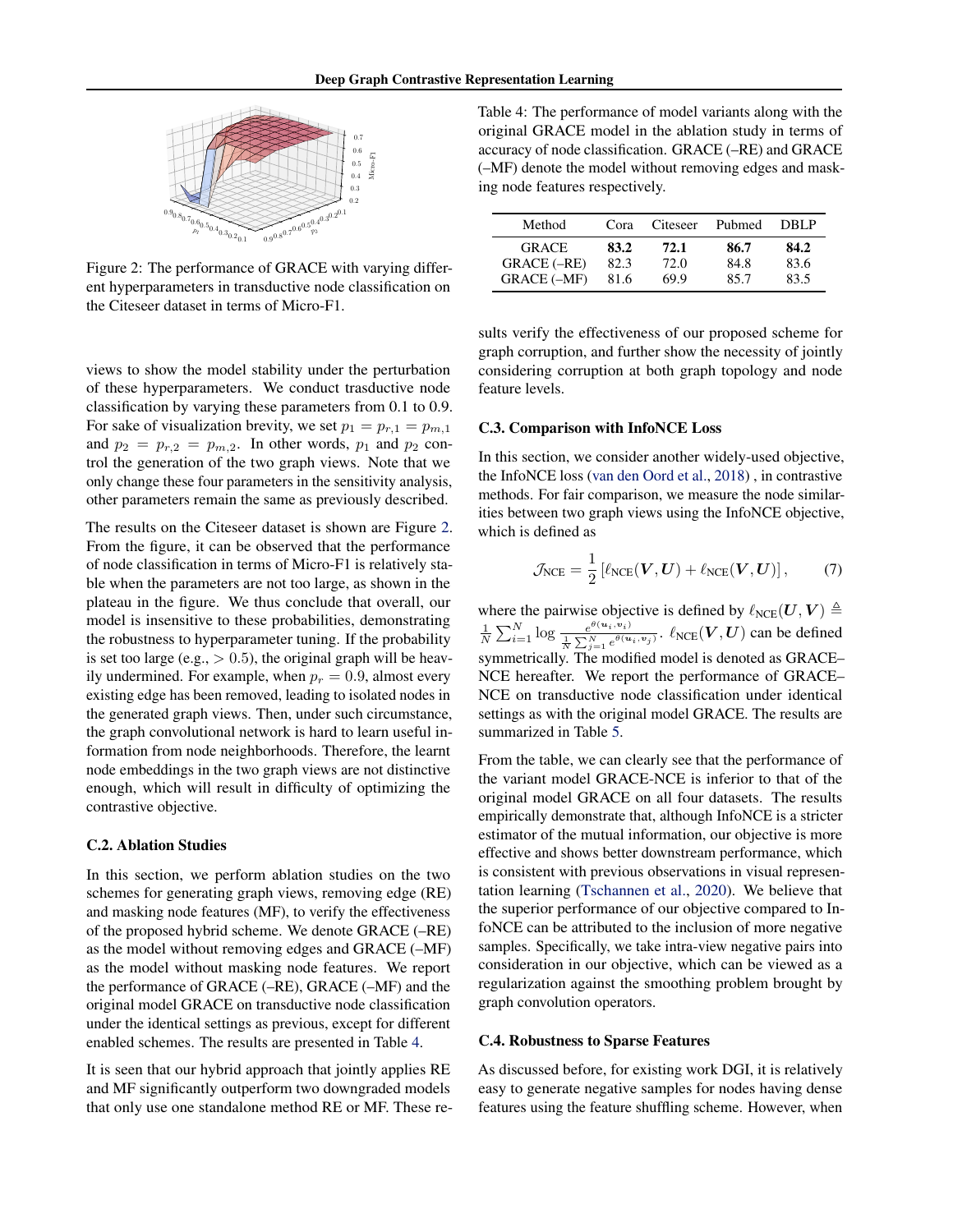<span id="page-6-0"></span>

| Table 5: The performance of GRACE and GRACE–NCE in          |  |
|-------------------------------------------------------------|--|
| transductive node classification on four citation datasets. |  |

| Method                                                                             | Cora                         | Citeseer                                                               | Pubmed                                 | <b>DBLP</b>  |  |
|------------------------------------------------------------------------------------|------------------------------|------------------------------------------------------------------------|----------------------------------------|--------------|--|
| <b>GRACE</b><br><b>GRACE-NCE</b>                                                   | 83.2<br>72.1<br>70.9<br>82.1 |                                                                        | 86.7<br>85.0                           | 84.2<br>82.1 |  |
| $80.0\%$<br>60.0%<br>40.0%<br>GRACE<br>DGI<br>70%<br>60%<br>50%<br>(a) Cora        | 80%                          | $70.0\%$<br>$60.0\%$<br>$50.0\%$<br>$40.0\%$<br>$30.0\%$<br>90%<br>50% | GRACE<br>$60\%$<br>70%<br>(b) Citeseer | 80%<br>90%   |  |
| $80.0\%$<br>$70.0\%$<br>60.0%<br>GRACE<br>50.0%<br>60%<br>70%<br>50%<br>(c) Pubmed | 80%                          | 80.0%<br>70.0%<br>60.0%<br>50.0%<br>90%<br>50%                         | GRACE<br>60%<br>70%<br>$(d)$ DBLP      | 80%<br>90%   |  |

Figure 3: The performance of GRACE and DGI in transductive node classification in terms of Micro-F1 on four citation datasets with a portion of node features masked under different masking rates.

node features are sparse, feature shuffling may not be sufficient to generate different neighborhoods for nodes, which motivates our hybrid scheme that corrupts the original graph at both topology and attribute levels.

In this section, we conduct experiments with randomly contaminating the training data by masking a certain portion of the node features to zeros. Specifically, we vary the contamination rate of node features from 0.5 to 0.9 on four citation networks. We conduct experiments on transductive node classification with all other parameters being the same as previously described. The performance in terms of accuracy is plotted in Figure 3.

From the figures, we can see that GRACE consistently outperforms DGI with large margins under different contamination rates, demonstrating the robustness of our proposed GRACE model to sparse features. We attribute the robustness of GRACE to the superiority of our proposed RE method for graph corruption at topology level, since RE is capable of constructing different topology context for nodes without dependence on node features. These results once again verify the necessity of considering graph corruption at both topology and attribute levels. Note that, when a large portion of node features are masked, e.g., 90% features are

masked, both GRACE and DGI perform poorly. This may be explained from the fact that, when the node features are overly contaminated, nodes are highly sparse such that the GNN model is ineffective to extract useful information from nodes, leading to performance deterioration.

### D. Theoretical Justification

In this section, we provide theoretical justification behind our model from two perspectives, i.e., the mutual information maximization and the triplet loss.

Connections to the mutual information. Firstly, we reveal the connection between our loss and mutual information maximization between node features and the embeddings in the two views, which has been widely applied in the representation learning literature [\(Tian et al.,](#page-8-0) [2019;](#page-8-0) [Bachman](#page-8-0) [et al.,](#page-8-0) [2019;](#page-8-0) [Poole et al.,](#page-8-0) [2019;](#page-8-0) [Tschannen et al.,](#page-8-0) [2020\)](#page-8-0). MI quantifies the amount of information obtained about one random variable by observing the other random variable.

**Theorem 1.** *Let*  $\mathbf{X}_i = {\mathbf{x}_k}_{k \in \mathcal{N}(i)}$  *be the neighborhood of node* v<sup>i</sup> *that collectively maps to its output embedding, where*  $N(i)$  *denotes the set of neighbors of node*  $v_i$  *specified by GNN architectures, and* X *be the corresponding random* variable with a uniform distribution  $p(\mathbf{X}_i) = \frac{1}{N}$ . Given two *random variables*  $\mathbf{U}, \mathbf{V} \in \mathbb{R}^{F'}$  *being the embedding in the two views, with their joint distribution denoted as*  $p(\mathbf{U}, \mathbf{V})$ *, our objective* J *is a lower bound of MI between encoder input* X *and node representations in two graph views* U, V*. Formally,*

$$
\mathcal{J} \le I(\mathbf{X}; \mathbf{U}, \mathbf{V}).\tag{8}
$$

*Proof.* We first show the connection between our objective  $J$  and the InfoNCE objective [\(van den Oord et al.,](#page-8-0) [2018\)](#page-8-0), which can be defined as [\(Poole et al.,](#page-8-0) [2019\)](#page-8-0)

$$
I_{\text{NCE}}(\mathbf{U}; \mathbf{V}) \triangleq \mathbb{E}_{\prod_i p(\boldsymbol{u}_i, \boldsymbol{v}_i)} \left[ \frac{1}{N} \sum_{i=1}^N \log \frac{e^{\theta(\boldsymbol{u}_i, \boldsymbol{v}_i)}}{\frac{1}{N} \sum_{j=1}^N e^{\theta(\boldsymbol{u}_i, \boldsymbol{v}_j)}} \right],
$$

where the critic function is defined as  $\theta(x, y)$  =  $s(g(x), g(y))$ . We further define  $\rho_r(\mathbf{u}_i)$  =  $_{j=1}^{N}\, 1\!\!1_{[i\neq j]}\exp(\theta(\boldsymbol{u}_{i},\boldsymbol{u}_{j})/\tau),$  $\rho_c(\boldsymbol{u}_i)$  =  $\sum_{j=1}^N \exp(\theta(\boldsymbol{u}_i, \boldsymbol{v}_j)/\tau)$  for convenience of notation. Note that  $\rho_r(\mathbf{v}_i)$  and  $\rho_c(\mathbf{v}_i)$  can be defined symmetrically. Then, our objective  $\mathcal J$  can be rewritten as

$$
\mathcal{J} = \mathbb{E}_{\prod_i p(\boldsymbol{u}_i, \boldsymbol{v}_i)} \left[ \frac{1}{N} \sum_{i=1}^N \log \frac{\exp(\theta(\boldsymbol{u}_i, \boldsymbol{v}_i)/\tau)}{\sqrt{\left(\rho_c(\boldsymbol{u}_i) + \rho_r(\boldsymbol{u}_i)\right) \left(\rho_c(\boldsymbol{v}_i) + \rho_r(\boldsymbol{v}_i)\right)}} \right].
$$
\n(9)

Using the notation of  $\rho_c$ , the InfoNCE estimator  $I_{NCE}$  can be written as

$$
I_{NCE}(\mathbf{U}, \mathbf{V}) = \mathbb{E}_{\prod_{i} p(\mathbf{u}_i, \mathbf{v}_i)} \left[ \frac{1}{N} \sum_{i=1}^{N} \log \frac{\exp(\theta(\mathbf{u}_i, \mathbf{v}_i)/\tau)}{\rho_c(\mathbf{u}_i)} \right].
$$
 (10)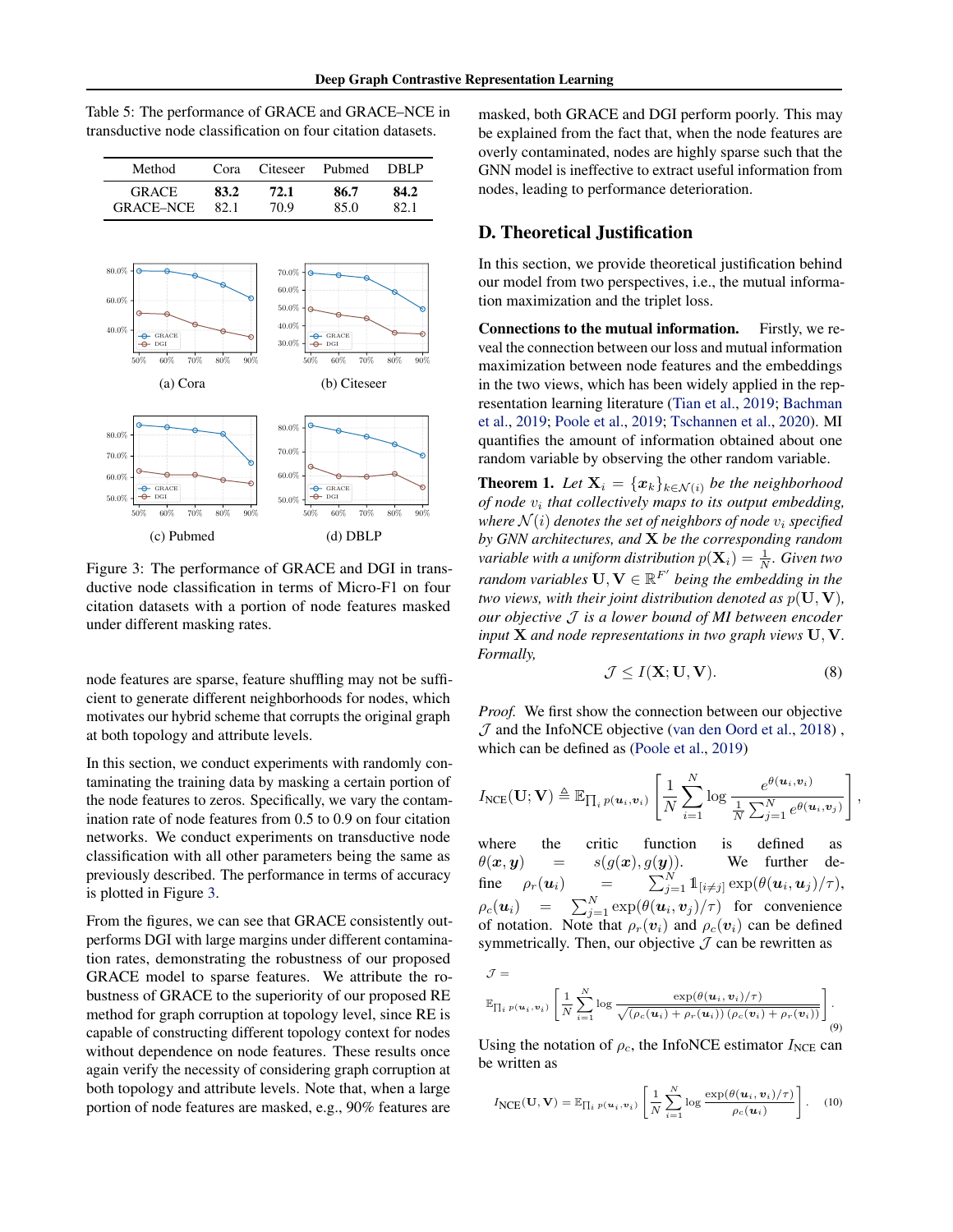Therefore,

$$
2\mathcal{J} = I_{\text{NCE}}(\mathbf{U}, \mathbf{V}) - \mathbb{E}_{\prod_{i} p(\mathbf{u}_{i}, \mathbf{v}_{i})} \left[ \frac{1}{N} \sum_{i=1}^{N} \log \left( 1 + \frac{\rho_{r}(\mathbf{u}_{i})}{\rho_{c}(\mathbf{u}_{i})} \right) \right]
$$

$$
+ I_{\text{NCE}}(\mathbf{V}, \mathbf{U}) - \mathbb{E}_{\prod_{i} p(\mathbf{u}_{i}, \mathbf{v}_{i})} \left[ \frac{1}{N} \sum_{i=1}^{N} \log \left( 1 + \frac{\rho_{r}(\mathbf{v}_{i})}{\rho_{c}(\mathbf{v}_{i})} \right) \right] \tag{11}
$$

$$
\leq I_{\text{NCE}}(\mathbf{U}, \mathbf{V}) + I_{\text{NCE}}(\mathbf{V}, \mathbf{U}).
$$

According to [\(Poole et al.,](#page-8-0) [2019\)](#page-8-0), the InfoNCE estimator is a lower bound of the true MI, i.e.

$$
I_{NCE}(\mathbf{U}, \mathbf{V}) \le I(\mathbf{U}; \mathbf{V}).
$$
 (12)

Thus, we arrive at

$$
2\mathcal{J} \le I(\mathbf{U}; \mathbf{V}) + I(\mathbf{V}; \mathbf{U}) = 2I(\mathbf{U}; \mathbf{V}), \qquad (13)
$$

which leads to the inequality

$$
\mathcal{J} \le I(\mathbf{U}; \mathbf{V}).\tag{14}
$$

According to the data processing inequality, which states that, for all random variables  $X, Y, Z$  satisfying the Markov relation  $X \to Y \to Z$ , the inequality  $I(X; Z) \leq I(X; Y)$ holds. Then, we observe that  $X, U, V$  satisfy the relation  $U \leftarrow X \rightarrow V$ . Since, U and V are conditionally independent after observing X, the relation is Markov equivalent to  $U \to X \to V$ , which leads to  $I(U;V) \leq I(U;X)$ . We further notice that the relation  $X \to (U, V) \to U$  holds, and hence it follows that  $I(X; U) \leq I(X; U, V)$ . Combining the two inequalities yields the required inequality

$$
I(\mathbf{U}; \mathbf{V}) \le I(\mathbf{X}; \mathbf{U}, \mathbf{V}).
$$
 (15)

Following Eq. (14) and Eq. (15), we finally arrive at inequality

$$
\mathcal{J} \le I(\mathbf{X}; \mathbf{U}, \mathbf{V}),\tag{16}
$$

 $\Box$ 

which concludes the proof.

*Remark.* From Theorem [1,](#page-6-0) it reveals that maximizing  $J$ is equivalent to maximizing a lower bound of the mutual information  $I(X; U, V)$  between input node features and learned node representations. Counterintuitively, recent work further provides empirical evidence that optimizing a stricter bound of MI may not lead to better downstream performance on visual representation learning [\(Tschannen](#page-8-0) [et al.,](#page-8-0) [2020\)](#page-8-0), which highlights the importance of the encoder design. In Appendix [C.3,](#page-5-0) we also compare our objective with the InfoNCE loss, which is a stricter estimator of MI, to further demonstrate the superiority of the GRACE model.

Connections to the triplet loss. Alternatively, we may view the optimization problem in Eq. [\(2\)](#page-1-0) as a classical triplet loss, commonly used in deep metric learning.

Theorem 2. *When the projection function* g *is the identity function and we measure embedding similarity by simply* taking inner product, i.e.  $s(\boldsymbol{u}, \boldsymbol{v}) = \boldsymbol{u}^\top \boldsymbol{v}$ , and further as*suming that positive pairs are far more aligned than negative* pairs, minimizing the pairwise objective  $\ell(\boldsymbol{u}_i, \boldsymbol{v}_i)$  coincides *with maximizing the triplet loss, as given in the sequel*

$$
-\ell(\boldsymbol{u}_i, \boldsymbol{v}_i) \propto 4N\tau + \sum_{j=1}^N \mathbb{1}_{[j \neq i]} \left( \|\boldsymbol{u}_i - \boldsymbol{v}_i\|^2 - \|\boldsymbol{u}_i - \boldsymbol{v}_j\|^2 \right) + \sum_{j=1}^N \mathbb{1}_{[j \neq i]} \left( \|\boldsymbol{u}_i - \boldsymbol{v}_i\|^2 - \|\boldsymbol{u}_i - \boldsymbol{u}_j\|^2 \right).
$$
 (17)

*Proof.* Based on the assumptions, we can rearrange the pairwise objective as

$$
-\ell(\mathbf{u}_i, \mathbf{v}_i) = -\log \frac{\exp (\mathbf{u}_i^\top \mathbf{v}_i / \tau)}{\sum_{k=1}^N \exp (\mathbf{u}_i^\top \mathbf{v}_k / \tau) + \sum_{k=1}^N \mathbb{1}_{[k \neq i]} \exp (\mathbf{u}_i^\top \mathbf{u}_k / \tau)}
$$

$$
= \log \left( 1 + \sum_{k=1}^N \mathbb{1}_{[k \neq i]} \exp \left( (\mathbf{u}_i^\top \mathbf{v}_k - \mathbf{u}_i^\top \mathbf{v}_i) / \tau \right) + \sum_{k=1}^N \mathbb{1}_{[k \neq i]} \exp \left( (\mathbf{u}_i^\top \mathbf{u}_k - \mathbf{u}_i^\top \mathbf{v}_i) / \tau \right) \right). \tag{18}
$$

By Taylor expansion of first order,

$$
-\ell(u_i, v_i) \approx \sum_{k=1}^{N} 1_{[k \neq i]} \exp\left((u_i^{\top} v_k - u_i^{\top} v_i)/\tau\right)
$$
  
+ 
$$
\sum_{k=1}^{N} 1_{[k \neq i]} \exp\left((u_i^{\top} u_k - u_i^{\top} v_i)/\tau\right)
$$
  

$$
\approx 2 + \frac{1}{\tau} \sum_{k=1}^{N} 1_{[k \neq i]} \left[(u_i^{\top} v_k - u_i^{\top} v_i) + (u_i^{\top} u_k - u_i^{\top} v_i)\right]
$$
  
= 
$$
2 - \frac{1}{2\tau} \sum_{k=1}^{N} 1_{[k \neq i]} \left(\|u_i - v_k\|^2 - \|u_i - v_i\|^2\right)
$$
  
+ 
$$
\sum_{k=1}^{N} 1_{[k \neq i]} \left(\|u_i - u_k\|^2 - \|u_i - v_i\|^2\right)
$$
  

$$
\propto 4N\tau + \sum_{k=1}^{N} 1_{[k \neq i]} \left(\|u_i - v_i\|^2 - \|u_i - v_k\|^2\right)
$$
  
+ 
$$
\sum_{k=1}^{N} 1_{[k \neq i]} \left(\|u_i - v_i\|^2 - \|u_i - u_k\|^2\right),
$$
  
which concludes the proof.

which concludes the proof.

*Remark.* Theorem 2 draws connection between the objective and the classical triplet loss. In other words, we may regard the problem in Eq. [\(2\)](#page-1-0) as learning graph convolutional encoders to encourage positive samples being further away from negative samples in the embedding space. Moreover, by viewing the objective from the metric learning perspective, we highlight the importance of appropriately choosing negative samples, which is often neglected in previous InfoMax-based methods. Last, the contrastive objective is cheap to optimize since we do not have to generate negative samples explicitly and all computation can be performed in parallel. In contrast, the triplet loss is known to be computationally expensive [\(Schroff et al.,](#page-8-0) [2015\)](#page-8-0).